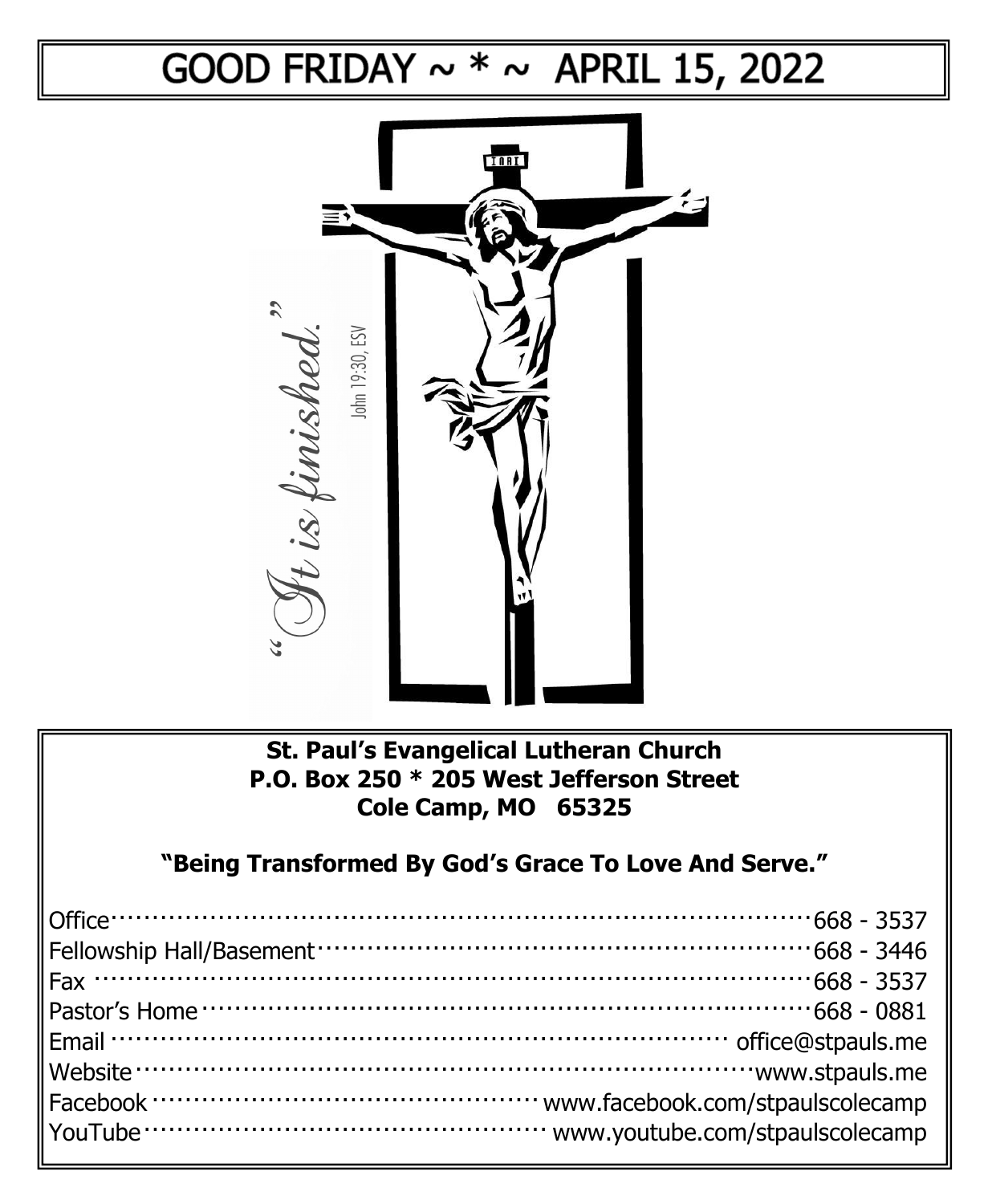



please stand in body or spirt

Procession of the Cross

Behold the life-giving cross, on which was hung the Savior of the whole world. **Oh, come, let us worship him.**

(As the cross is brought forward the dialog is repeated three times)

We adore you, O Christ, and we bless you.

## **By your holy cross you have redeemed the world.**

Hymn **Example 28** There in God's Garden" #342 (vs. 1-5)

Prayer of the Day

Let us pray..............**Merciful God, your Son was lifted up on the cross to draw all people to himself. Grant that we who have been born out of his wounded side may at all times find mercy in him, Jesus Christ, our Savior and Lord, who lives and reigns with you and the Holy Spirit, one God, now and forever. Amen**

please be seated

Bidding Prayer

As we gather at the foot of the cross, we join centuries of Christians who have offered these intercessions up in prayer. An invitation to prayer (the bid) will be offered, followed by generous silence for your prayers and meditations. Each bid will then be concluded with a final prayer:

…We ask this through Christ our Lord. **Amen**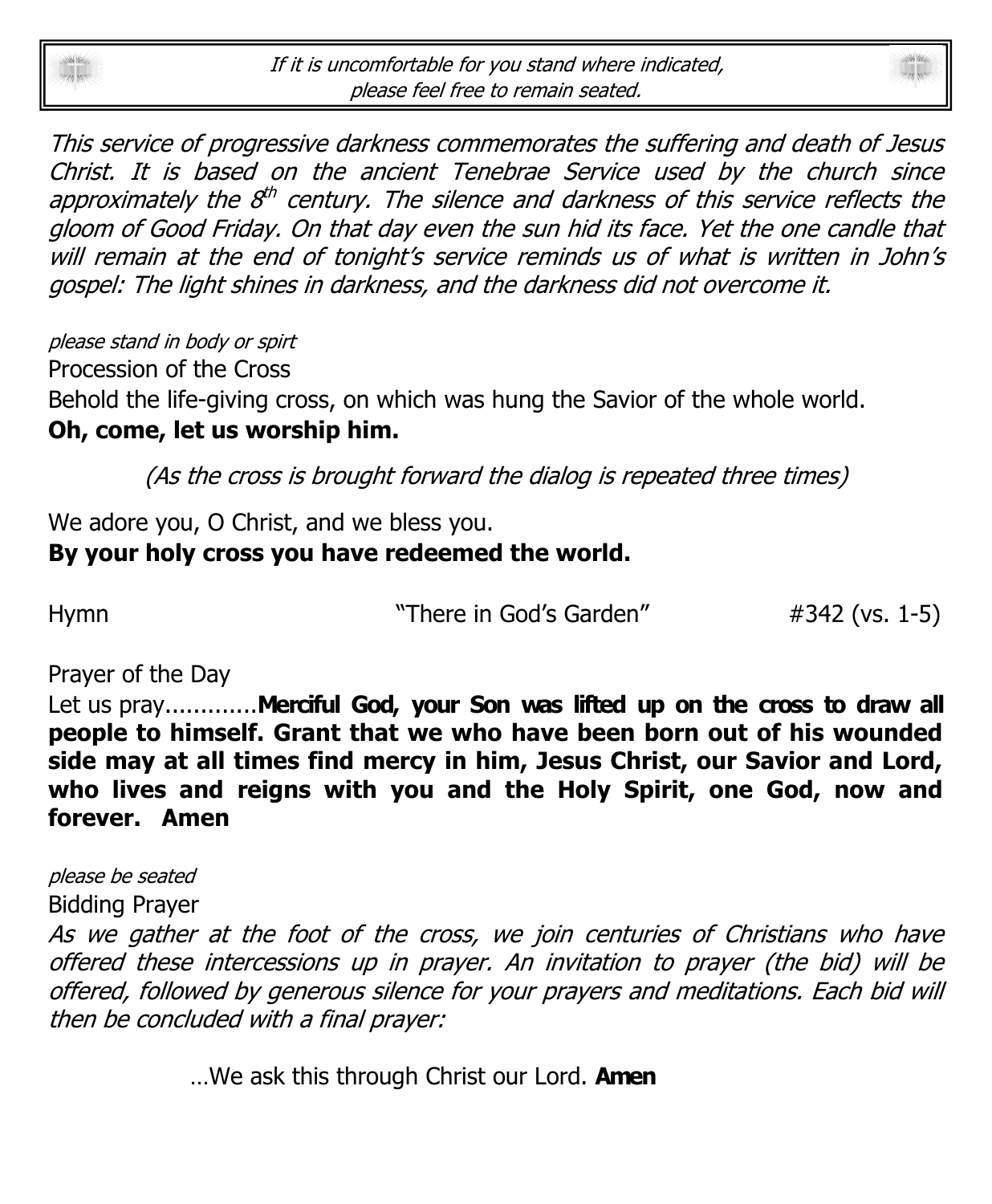| please stand in body or spirt<br>Hymn |                                                                                             | "What Wondrous Love Is This"                                                                                      | #666 |
|---------------------------------------|---------------------------------------------------------------------------------------------|-------------------------------------------------------------------------------------------------------------------|------|
| please be seated<br>The First Word    | The Seven Last Words of Our Lord Jesus Christ<br>Prophecy<br>Passion History<br><b>Hymn</b> | Father, forgive them<br>Isaiah 53:3<br>Luke 23:32 - 38<br>"Christ, the Life of All the Living" (vs. 1-2)          | #339 |
| The Second Word                       | Prophecy<br>Passion History<br>Hymn                                                         | Today you shall be with me<br><b>Isaiah 53:12</b><br>Luke 23:39 - 43<br>"Alas! And Did My Savior Bleed" (vs. 1-3) | #337 |
| The Third Word                        | Prophecy<br>Passion History<br><b>Special Music</b>                                         | Woman, behold your son<br>Isaiah 53:10 - 11<br>John 19:23 - 27                                                    |      |
| The Fourth Word                       | Prophecy<br>Passion History<br>Hymn                                                         | My God, my God, why<br>Isaiah 53:6<br>Matthew 27:45 - 47<br>"O Sacred Head, Now Wounded" (vs-1-2)                 | #351 |
| The Fifth Word                        | Prophecy<br>Passion History<br><b>Hymn</b>                                                  | I thirst<br>Isaiah 53:7<br>John 19:28-29 & Mark 15:36<br>"Where You There" (vs. 1-3)                              | #353 |
| The Sixth Word                        | Prophecy<br>Passion History<br>Hymn                                                         | It is finished<br>Isaiah 53:4 - 5<br>John 19:30<br>"Were You There" (vs. 4-5)                                     | #353 |